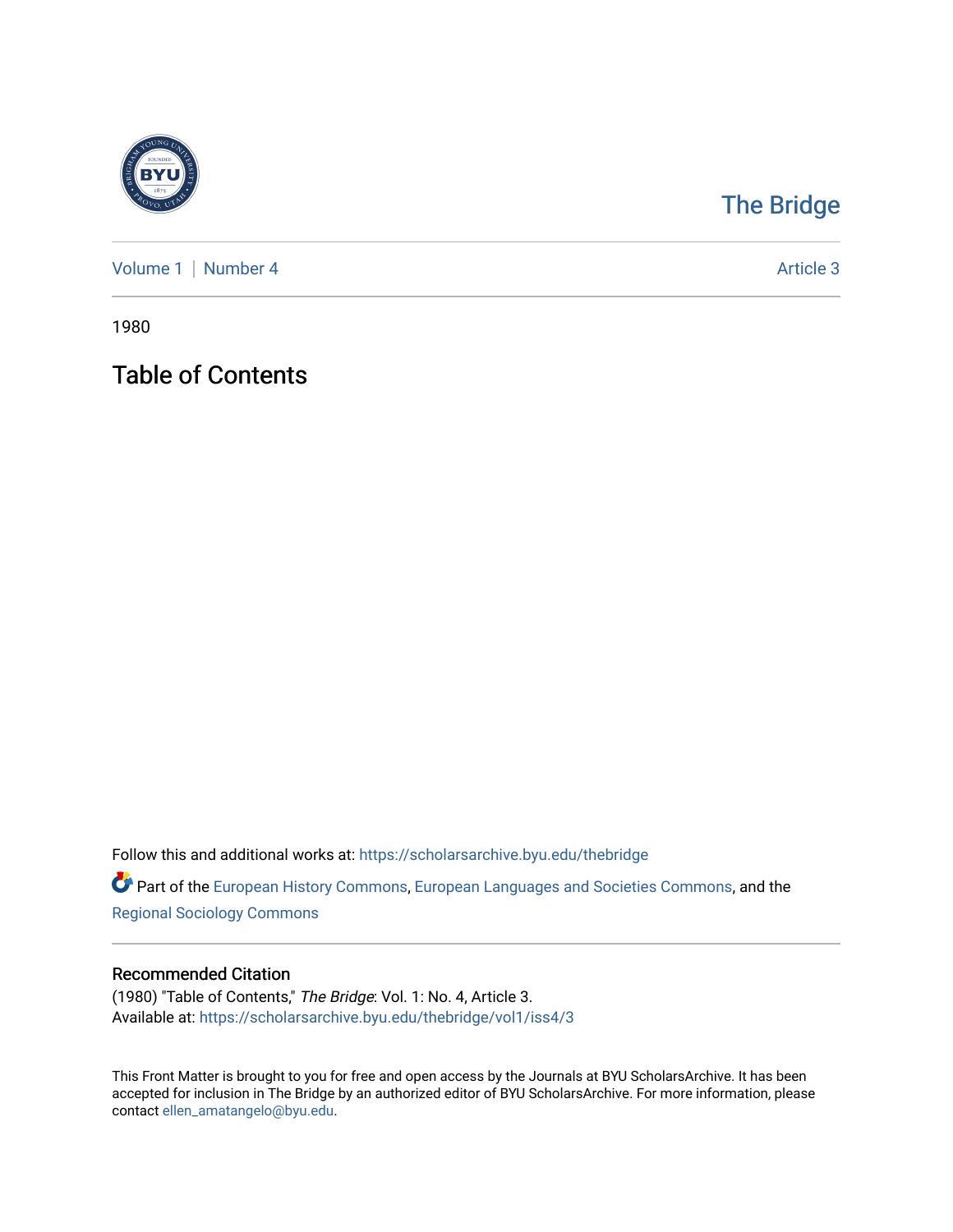

## **TABLE OF CONTENTS**

**The Bridge** Journal of the Danish American Heritage Society

Volume 3, No. 1, February 1980

**Contents** 

- Page i **Editorial Statement**
- Page 1 **Georg Strandvold: A Progress in Journalism**  by Olga Strandvold Opfell
- Page 17 **Hands Across the Sea: Soren Qvist in Danish and American Literature, 1625-1947**  by Otto M. Sorensen
- Page 29 **The Remigrants**  by Edward F. and Gerda Sundberg
- Page 39 **Principles and Polemics A Chapter in the History of Grand View College**  by Thorvald Hansen
- Page 57 **The World of Robert Storm Petersen**  by Allen E. Hye
- Page 65 **Dansk Folkeblad**  by Nancy Ruth Bartlett
- Page 71 **The Feilberg Letters: A Danish Family's Reflections on Canadian Prairie Life** (II) by Jorgen Dahlie